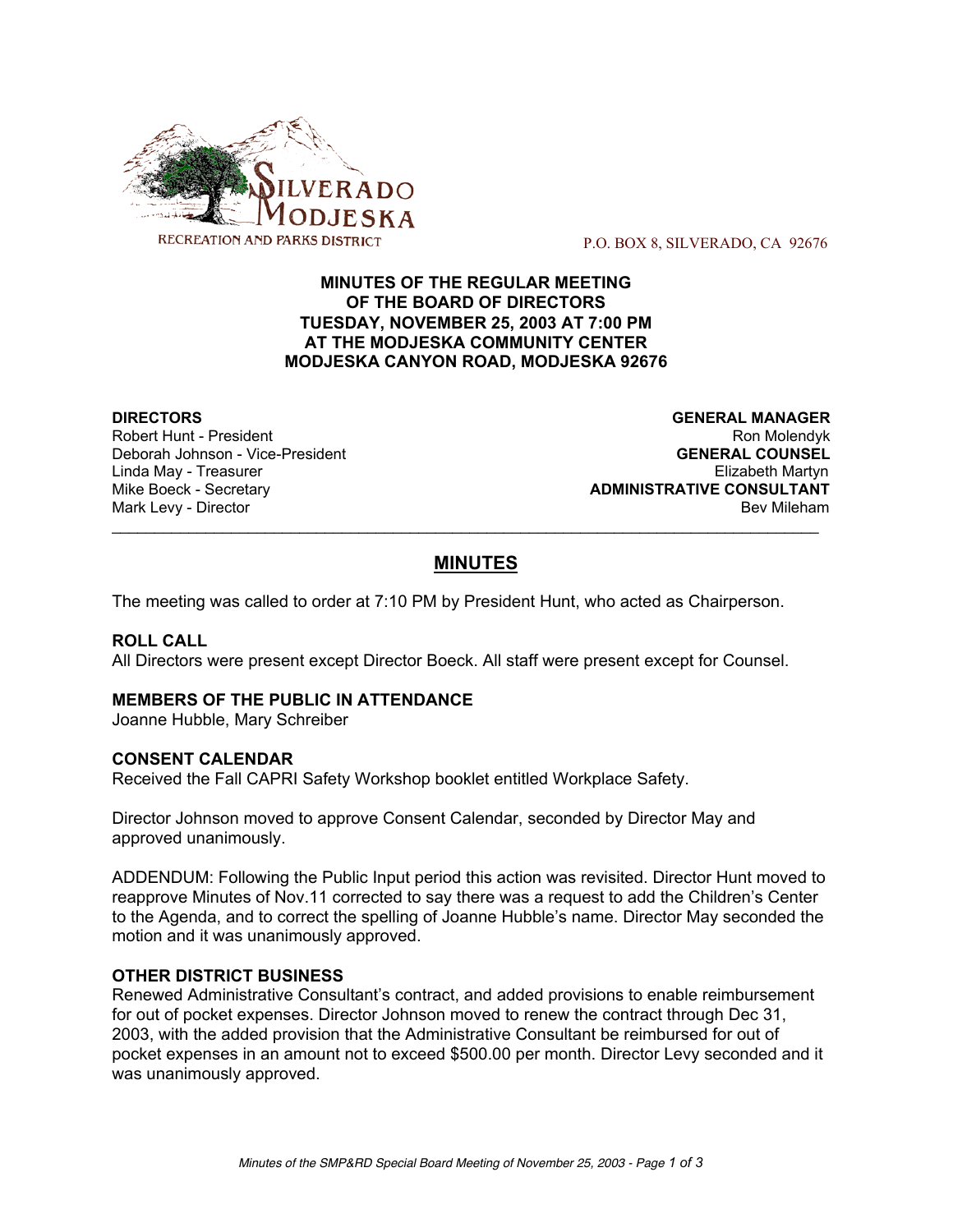Resignation of General Manager - General Manager Ron Molendyk resigned his position for personal reasons. He has donated his entire compensation back to the District, and indicated a preference that a portion be allocated to the Children's Center and to the Recreation Program. After discussion, Director Hunt moved to terminate the General Manager's contract by Mutual Agreement. Director Levy seconded, and the motion was unanimously approved.

Designation of Directors for interim assumption of General Manager's specific duties - which include Children's Center liaison, providing direction to the Administrative Consultant and Caretakers and other areas that the Board may identify.

Director Hunt has already started working as the Children's Center liaison, and with the Administrative Consultant. He will be on the Children's Center ad hoc Committee. He has already been to the Center to effect minor repairs, including replacement of the broken, and broken-down, kitchen stove. A third quote for termite treatment is being arranged.

Director Johnson shared letters received from parents who want to be on the Search Committee to select candidates for the Children's Center Director position. Director Johnson made a motion to give employees at the Silverado Children's Center a Christmas Bonus. Full timers \$100.00 and part timers \$50.00. Director May seconded and the motion carried unanimously.

Director Levy agreed to manage Caretaker activities. There was a discussion of the out of pocket money the Caretakers have spent and ways to avoid cash outlays on their part (credit card, open accounts, petty cash fund). Nothing was resolved on the matter, and they will be asked to submit requests for reimbursement.

Director Johnson moved that Director Hunt be the interim liaison for the Children's Center and Administrative Consultant, and that Director Levy be the interim manager for the Caretakers. Director May seconded, and the motion was unanimously approved.

The Board discussed drafting a Resolution to add to District Policy a prohibition against interference by individual Directors in the activities of Staff, or any other persons in the hire of the District, in the absence of recorded Board action specifically authorizing such management authority. Director Hunt consulted District Counsel for advice on this after two recent complaints about the aggressive demeanor of a Director in communicating with Staff, and opined that the problem could best be resolved by explicit delegation of management authority. But more than one Director felt that this would offer impediment to the obvious ongoing need for hands-on activities by all the Directors. Given the warning received from Counsel regarding established case law and potential financial liabilities for unstructured Board micromanagement, Director Hunt will consult further with Counsel and CAPRI (our insurance carrier), then return with a report on the matter for further consideration. There was discussion of using a Vote or Resolution of Censure to address inappropriate activity by Directors, which would require that it first be placed on the Agenda.

# **WORKSHOP AND PUBLIC DISCUSSION**

*NOTE: Because of the loosely structured subject matter and direct public participation, no actions can be taken in this segment of the meeting. Items identified that require Board action must be placed on the Agenda of a future Board Meeting for consideration.* Plans for Modjeska Community Center were discussed. The Board raised the question, should the Center be restored or should it be sold? The parking at the Center is very inadequate, and the building is in need of extensive rehabilitation. The Board decided to make a prioritized list of needed enhancements and additions.